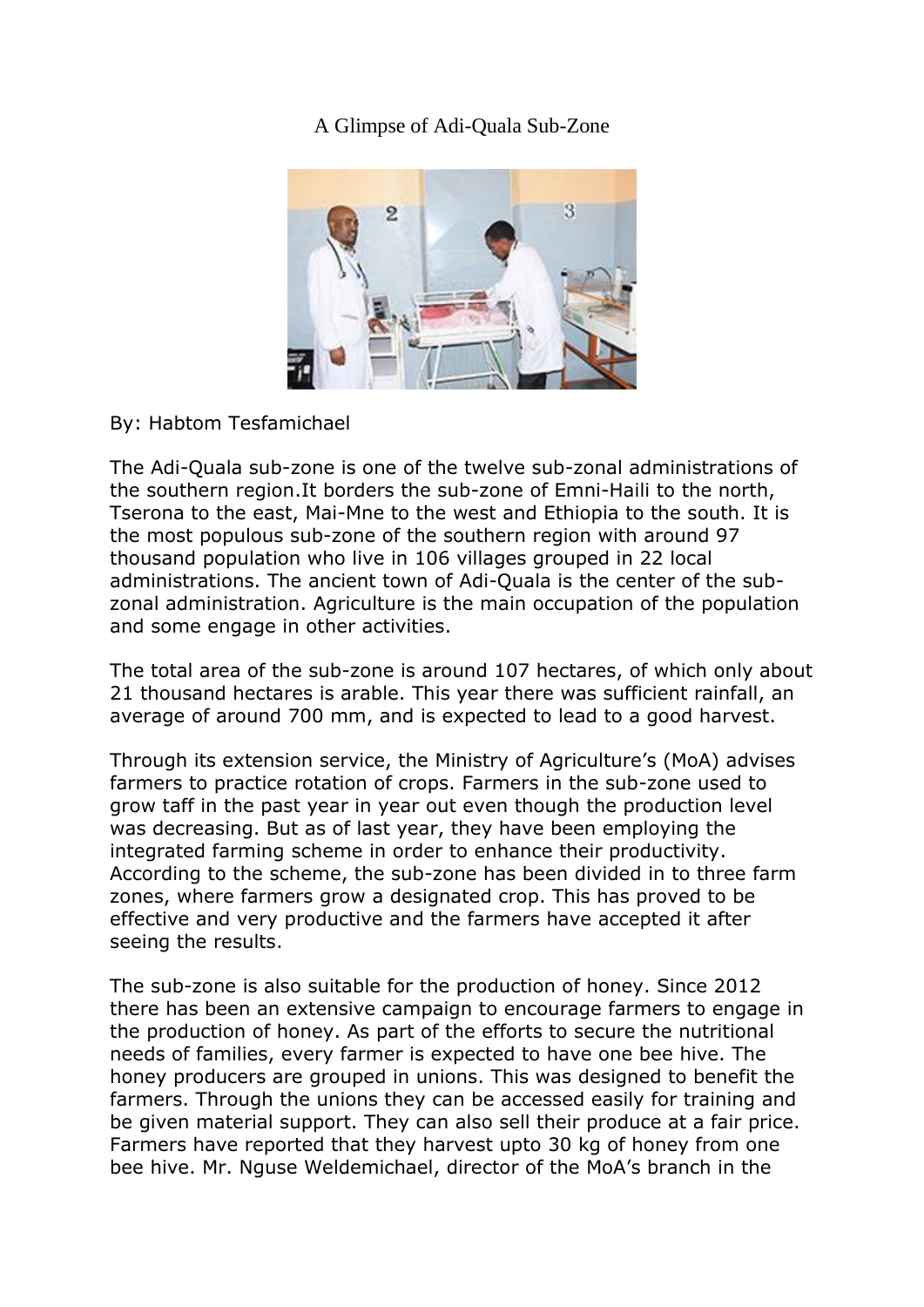sub-zone, said that there is a promising potential in this sector and if exploited properly, an abundant amount of honey can be produced in the future by adopting modern and mechanized types of bee reproduction.

Mr. Andemesqel Adhanom, administrator of Adi-Quala sub-zone, said that the locality was one the least developed areas and had limited access to social services. But due to the integrated efforts made to improve the quality of living of the population, the development of social services has witnessed a fair progress in the last couple of years.

Education plays a key role in the development of a nation's human resources which is a means of alleviating poverty and promoting economic growth. All of the local administrations of the sub-zone have their own schools, from pre-school to the secondary school level. Prior to Eritrea's independence there were eight schools, one secondary school among them, and all of these were located in and around the town of Adi-Quala. Now, the number has increased to 41. Though there are still areas where additional educational institutions are needed, access to education has been made easier and the people are getting educational services not far from their respective localities.

Mr. Tesfay Sbhatu, director of the MoE in the Adi-Quala sub-zone, said that one of the challenges they have not solved so far is providing mother tongue teachers to the Saho ethnic group students in the local area of May- Alba.There is a major problem of getting enough teachers from the ethnic group in the region, in general, according to Mr Tesfay.

There are around 24 thousand students enrolled this year, and female enrollment is increasing from time to time. The ultimate goal of the MoE is to raise girls' enrollment so that they can make up 50% of the total student population. Today girls make up 46% of the students enrolled.

Mr. Tesfay said, "So far the focus has been on improving access to educational opportunity. We still have a long way to go to achieve our vision of increasing the number of students who can join higher institutions of education. We have designed a special program for the eighth and eleventh grades to help them prepare for the general and matriculation examinations respectively".

Eradicating illiteracy has been one of the goals where the MoE has been working. As a result, around 74% of the population is literate, but ongoing efforts are made to mitigate the problem of relapses by setting up rural libraries for the newly literate citizens.

Health is an essential component of human beings and developing the sector is very critical for a healthy and productive society. The government of Eritrea is committed to improve the health status of the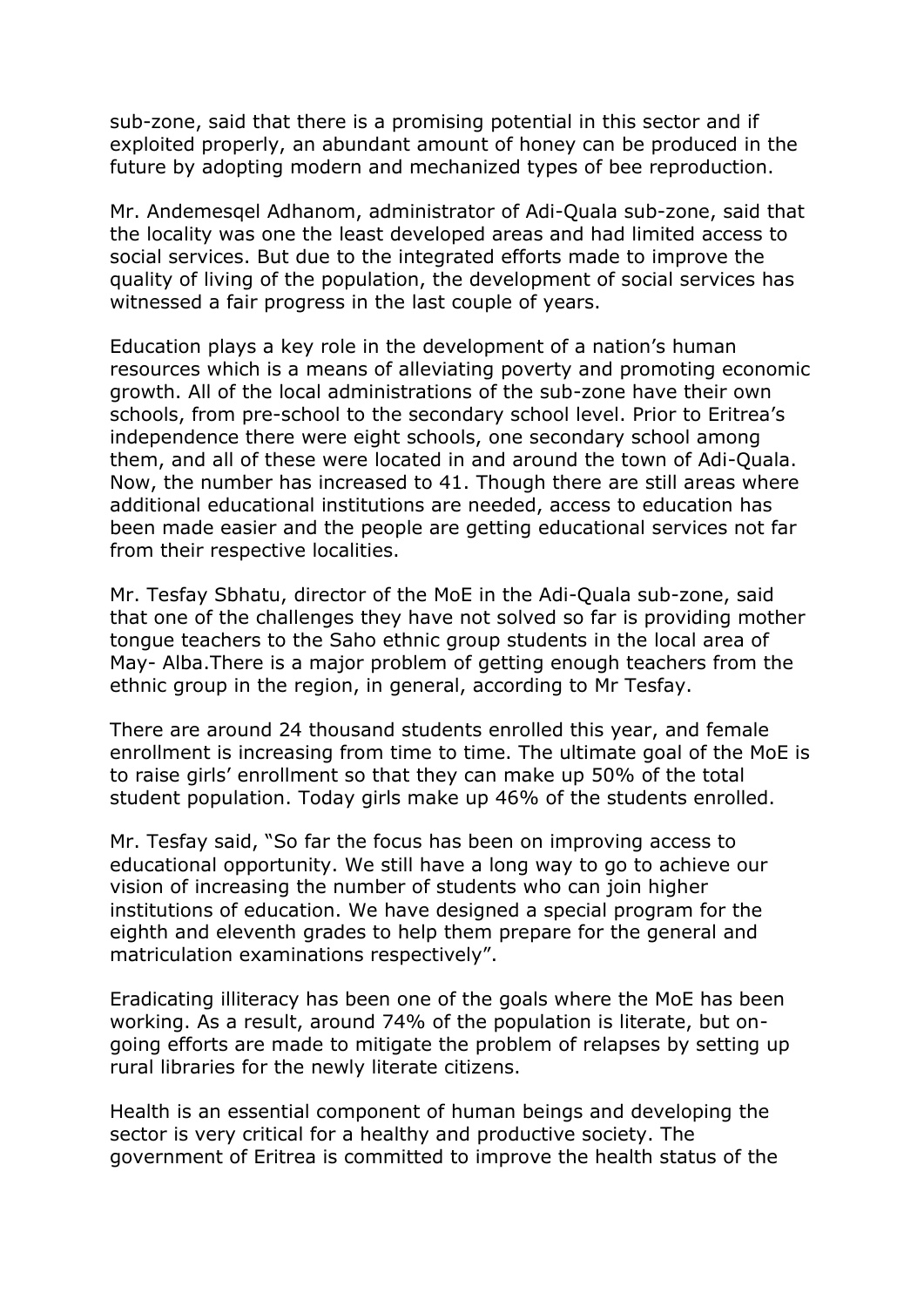population, as reflected in the macro and health policies as well as in the strategic concerns.

In the Adi-Quala sub-zone, the health service has been improving both in quality and coverage. There are three health stations and the only health institution that was serving the people of the sub-zone has been upgraded into a health center. Mr. Sirak Debas, director of the MoH in the sub-zone, said that though the health institutions are not enough and additional health institutions are needed, because some sections of the communities are traveling long distances for medical services, the MoH branch in the sub-zone has adopted different measures to tackle the problem. These include the training of community health representatives, foot medics and outreach campaigns.

The health institutions offer all kinds of medical service except operations. Mr. Sirak said that they have introduced the ultrasound service for pregnant mothers for which in the past they had to go to Mendefera Referral Hospital. A neo-natal IC (intensive care) unit was also established to deal with babies born immature or abnormal.

Waiting rooms for pregnant women have recently been set up in two health centers at a total cost of 2.9 million Nakfa as part of the effort to improve the mother and child care. Mothers are admitted to the health centers some weeks before their delivery and they are offered services free of charge.

This year, new dental and mental health departments opened to improve the service that was being offered. The ophthalmic department and blindness control division have now acquired full capacity to give adequate service to the people of the sub-zone. It has a lens production equipment for those who need it and the service is offered almost free of charge.

Mr. Sirak said that though good progress has been registered in reducing the traditional medication systems, much remains to be done in terms of raising public health awareness on the use of drugs. One of the commonly seen problems is the use of drugs, especially antibiotics, without the prescription of a health physician. Frequent misuse of antibiotics for simple infections is causing drug resistance problems.

"As we have worked to raise the public awareness about different diseases, we need also to work on raising awareness about the use of drugs. Some people don't even know that some infections can be healed through simple home curing methods" Mr. Sirak said.

One of the areas the MoH has been working on is the community-based total sanitation (CTS) policy. According to the policy, all households are required to build latrines so that the ODF 2022 (open defecation free) target can be reached. This can help in reducing water borne and poor